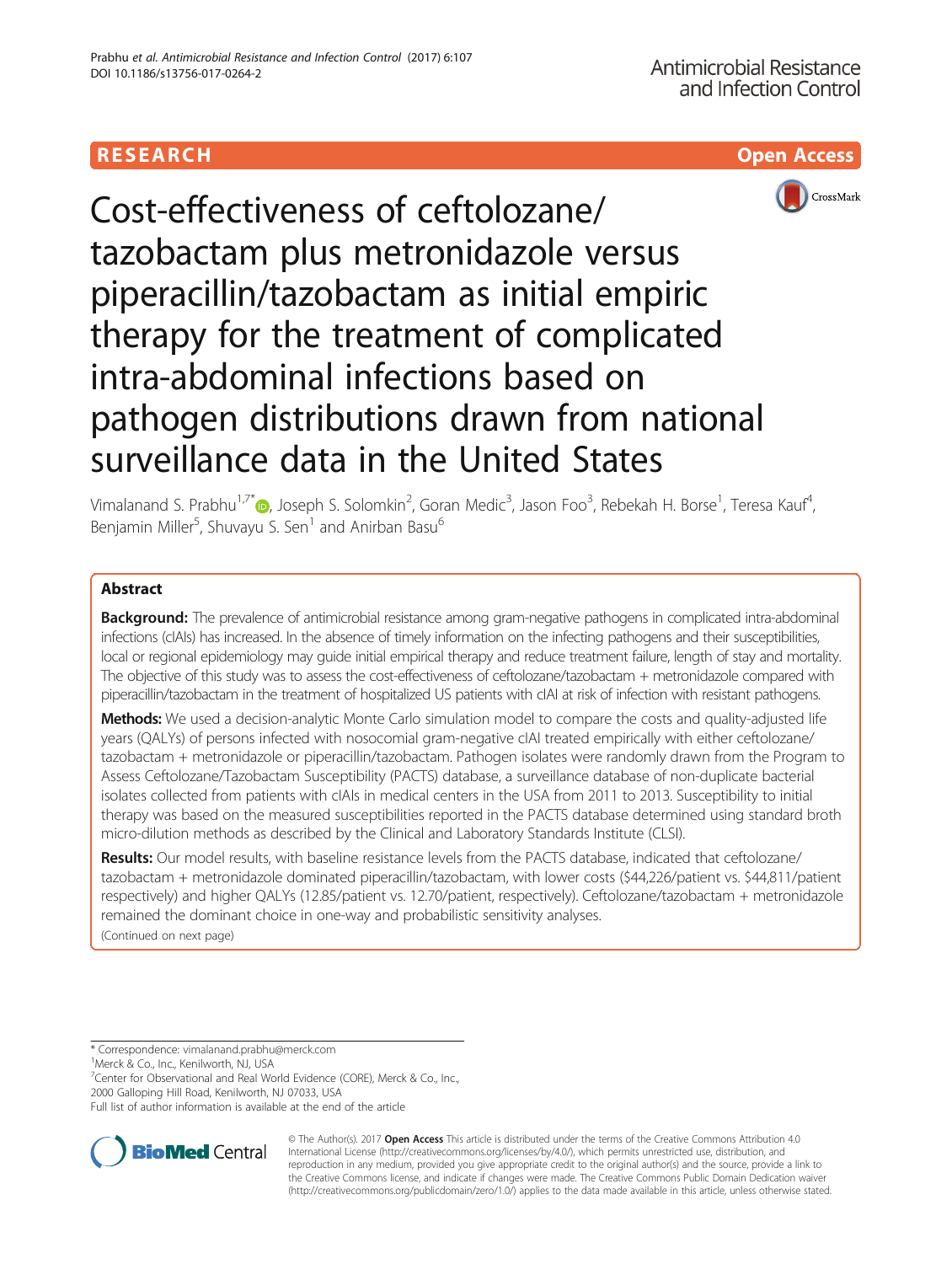## (Continued from previous page)

**Conclusions:** Based on surveillance data, ceftolozane/tazobactam is more likely to be an appropriate empiric therapy for cIAI in the US. Results from a decision-analytic simulation model indicate that use of ceftolozane/ tazobactam + metronidazole would result in cost savings and improves QALYs, compared with piperacillin/tazobactam.

Keywords: Cost-effectiveness analysis, Ceftolozane, Piperacillin, Tazobactam, Intraabdominal infections, United States, Drug resistance

## Background

Intra-abdominal infections (IAIs) represent a wide variety of pathological conditions caused by inflammation or perforation of the intra-abdominal organs. In the latter case, complicated IAIs (cIAIs) arise causing localized or diffuse peritonitis [[1](#page-8-0)]. Gram-negative pathogens, including resistant pathogens are responsible for over 70% of cIAIs [[2](#page-8-0)]. Patients at a higher risk of treatment failure due to a resistant infection include those with health care-associated infection or prior antibiotic exposure [\[3\]](#page-8-0). Studies have shown that 'high-risk' patients are more likely to experience a delay in the receipt of appropriate therapy, increased length of hospital stay, more frequent intensive care unit (ICU) admission, increased cost of care (including antibiotic costs) and increased mortality [\[4](#page-9-0)–[8\]](#page-9-0).

Treatment guidelines recommend initiation of antibiotic therapy as soon as a patient is diagnosed or suspected of an intra-abdominal infection [\[3](#page-8-0)]. Since culture and susceptibility results are not available at diagnosis, empiric antibiotic therapy is often considered. If the initial empiric therapy chosen has in vitro activity against the pathogen isolated it is termed initial appropriate antibiotic therapy (IAAT), whereas one without in vitro activity is termed initial inappropriate empiric therapy (IIAT).

Important considerations for choosing empiric therapy include consideration of the most likely pathogens at the site of infection, knowledge of any prior colonization, and finally, local resistance epidemiology [[9](#page-9-0)–[12](#page-9-0)]. Surgical Infection Society and Infectious Diseases Society of America (IDSA) joint guidelines for treatment of cIAI suggest routine culture and susceptibility studies if there is significant resistance (10–20% of isolates) of a common isolate to an antimicrobial regimen in widespread local use [[3\]](#page-8-0). Improving the chances of IAAT is likely to improve clinical outcomes and impart economic benefits. A US study with cIAI patients identified the additional length of stay (LOS) for IIAT relative to IAAT as 4.6 days (11.6 days vs. 6.9 days total), with additional hospital costs per patient of \$6368 (\$16,520 vs. \$10,152) and substantial excess mortality (9.5% vs. 1.3%) [\[13](#page-9-0)].

Given the acute nature of cIAI and the substantial clinical and economic benefits associated with IAAT, the antibacterial spectrum of the empiric antibiotic agent considered should cover the most relevant pathogens to increase the likelihood of IAAT. The economic benefits that could be obtained because of improved susceptibility and increased coverage of IAAT is an important consideration.

A case in point is the comparison of piperacillin/tazobactam and ceftolozane/tazobactam + metronidazole. Piperacillin/tazobactam is recommended for empiric therapy for the treatment of cIAI in various treatment guidelines [\[14](#page-9-0), [15](#page-9-0)]. Ceftolozane/tazobactam is a novel cephalosporin/β-lactamase inhibitor combination with activity against multidrug resistant gram-negative pathogens, including extended-spectrum β-lactamase-producing Enterobacteriaceae and drug-resistant P. aeruginosa [[16](#page-9-0)]. Metronidazole is an oral synthetic antiprotozoal and antibacterial agent which may be used for initial empiric treatment of complicated intra-abdominal infections alongside other agents including ceftolozane/tazobactam. In this study, we assess the cost-effectiveness of ceftolozane/tazobactam + metronidazole compared with piperacillin/tazobactam (considered standard of care) as empiric therapy in the treatment of hospitalized US patients with cIAI.

## **Methods**

# Model structure

We developed a decision-analytic microsimulation model to estimate the quality-adjusted life expectancy and cost of patients admitted to an inpatient facility, diagnosed with cIAI, and administered empiric antibiotic therapy. A graphical representation of the model structure with all treatment pathways is provided in Fig. [1.](#page-2-0) The methodology and model structure is similar to the one used to assess the cost-effectiveness of ceftolozane/tazobactam in complicated urinary tract infections [\[17\]](#page-9-0).

Patients enter the microsimulation model at the time of cIAI diagnosis, which is assumed to be concurrent with initiation of empiric antimicrobial therapy. Each patient in the model receives empiric antibiotic treatment with ceftolozane/tazobactam + metronidazole in one arm and piperacillin/tazobactam in another. A specimen is isolated for culture after diagnosis to determine the pathogen and its in-vitro susceptibility to different antibiotic therapies.

Pathogen distribution and in-vitro susceptibility was based on that of a US isolate randomly selected from the Program to Assess Ceftolozane/Tazobactam Susceptibility (PACTS) surveillance dataset, an international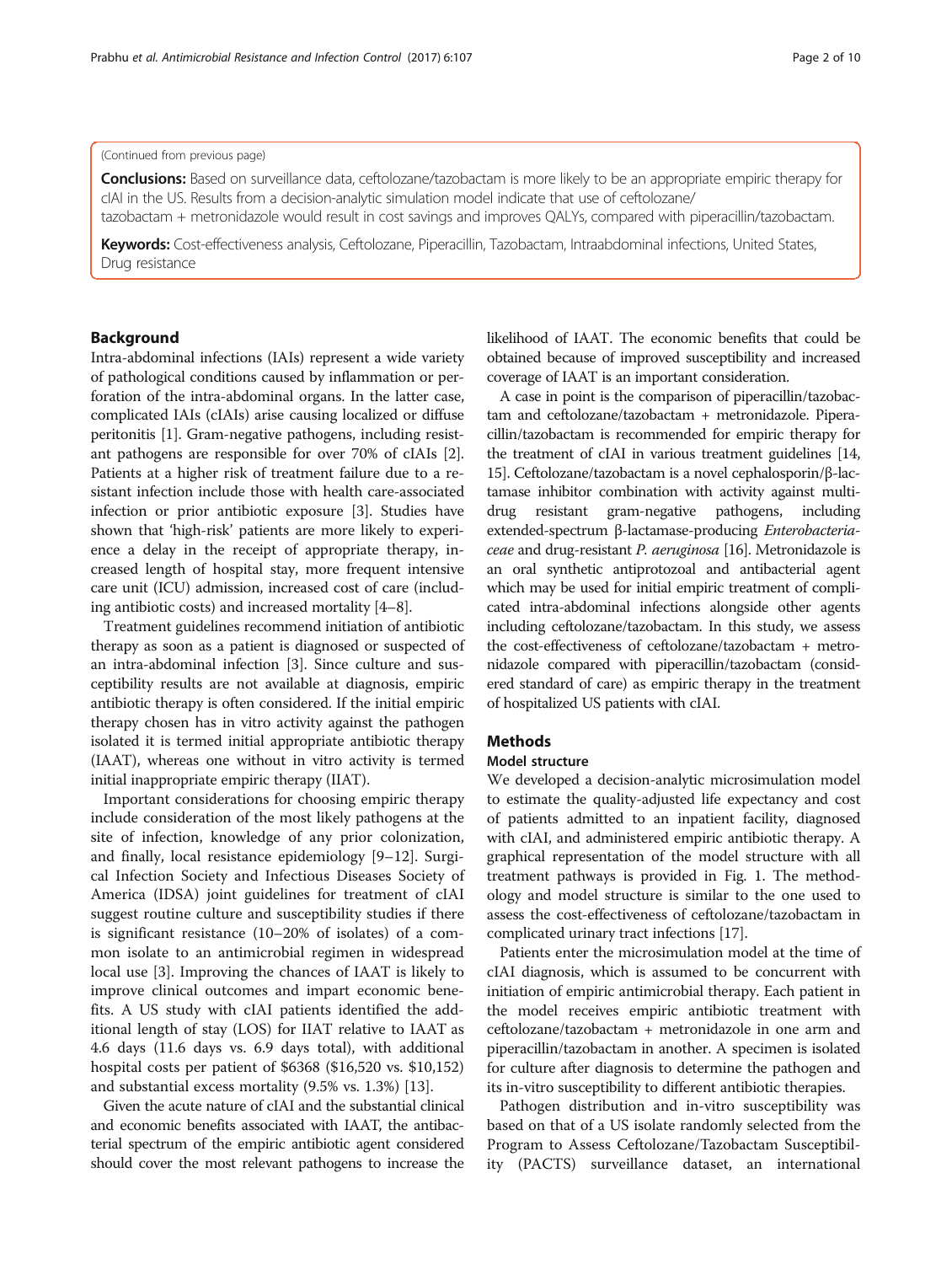<span id="page-2-0"></span>

antimicrobial surveillance database. Each intraabdominal pathogen from the PACTS database represents a single patient in the micro-simulation. The types of pathogens can be chosen within the model to allow analyses to be tailored to the underlying pathogens for specific indications. Further details regarding PACTS are provided in Additional file [1.](#page-8-0)

Treatment pathway and disease progression are estimated using a decision-tree shown in Fig. 1, after the patient is selected. Patients continue empiric treatment until culture results are available. Once culture results are known, patients are switched to the least expensive therapy to which the causative pathogen is susceptible. If the pathogen is not susceptible to any of the modeled comparators, patients are switched to salvage therapy (combination of meropenem and colistin).

The appropriateness of initial antibiotic therapy influences each patient's length of hospital stay and treatment outcome. Mortality in the model is dependent upon whether the patient experiences IAAT or IIAT (higher mortality rate applied for patients experiencing IIAT).

For patients who survive, we assume that they live a normal length of life based on their life expectancy, and incur health care expenditure comparable to those of the average person their age [\[18\]](#page-9-0).

Patients with gram-positive pathogens exit the model because they may not be treated by either comparator drugs. We assume that patients incur similar outcomes and costs on either arms if they are gram-positive and therefore economic incremental impact on ceftolozane/ tazobactam arm is likely to be negligible.

The model allows us to compute undiscounted and discounted costs and QALYs for each arm, the incremental costs, incremental QALYs and the incremental cost-effectiveness ratio.

## Inputs

# Susceptibility: Customizing PACTS database to represent cIAI patients

The in-vitro surveillance data from the PACTS database represents the only source of patient-level, real-world data reflecting IAI patients at risk of resistant infection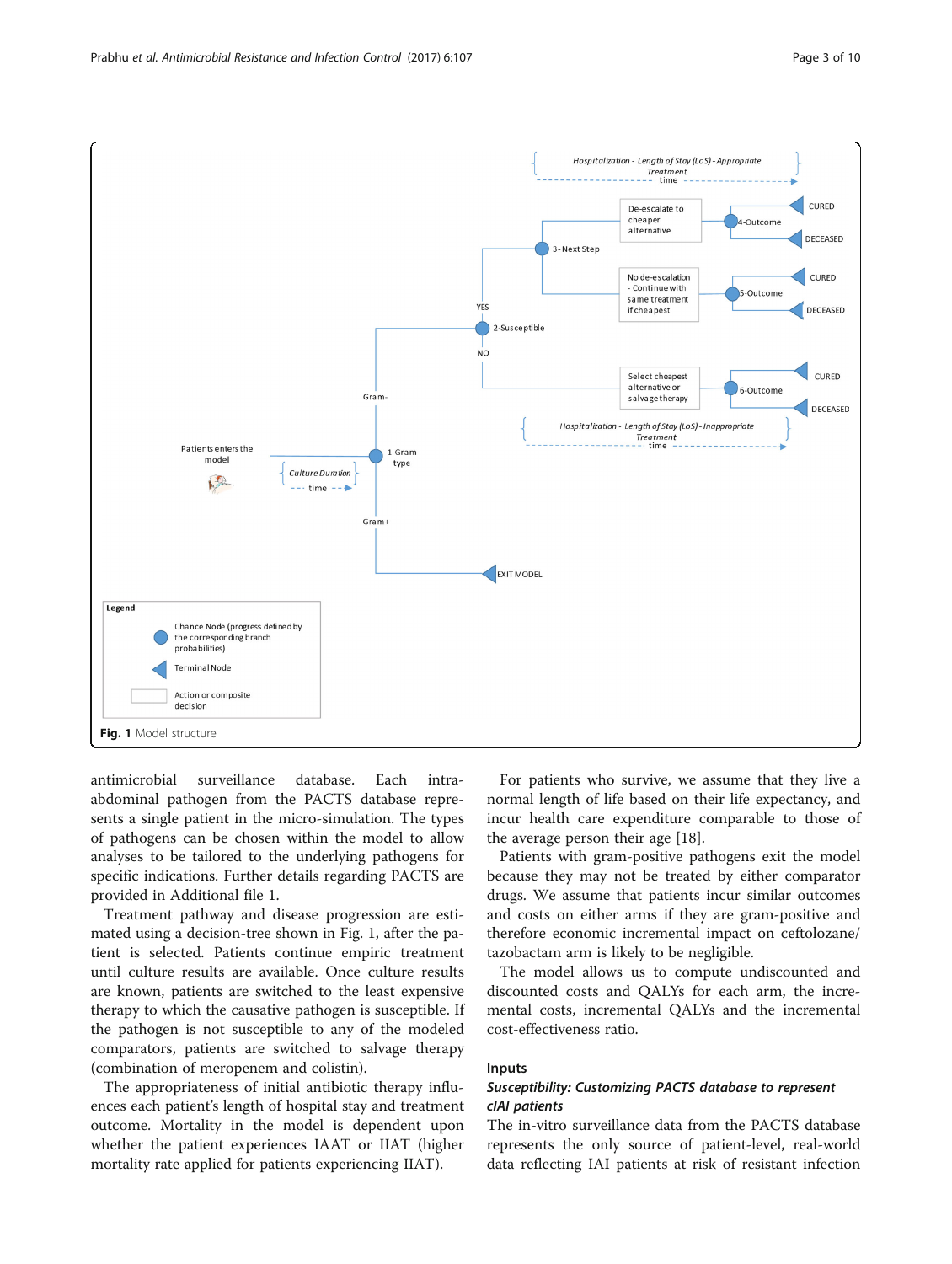in the US, includes isolate susceptibility to ceftolozane/ tazobactam. Isolates obtained from US sites from 2011 to 2013 were included in this analysis. The following organisms were included in line with the approved label for ceftolozane/tazobactam and encompass the major pathogens involved in cIAIs: [\[2](#page-8-0)] Enterobacter cloacae, Escherichia coli, Klebsiella oxytoca, Klebsiella pneumoniae, Proteus mirabilis and Pseudomonas aeruginosa.

One limitation of the PACTS database is that it does not differentiate between complicated and uncomplicated IAI. In order to overcome this limitation, isolates in the PACTS database were sampled in proportion to the pathogen distribution for cIAI in a real-world setting found in the Premier hospital discharge database, [\[19\]](#page-9-0) a complete census of inpatients and hospital-based outpatients from geographically diverse hospitals in the US. More information regarding Premier database is provided in Additional file [1](#page-8-0). An algorithm based on a set of ICD-9 diagnosis codes and current procedural terminology (CPT) procedure codes was used to identify cIAI patients from the Premier database between January 1, 2009 and March 31, 2013. The cIAI cohort consisted of 10,159 abdominal isolates, the mean age was  $55 \pm 22$  years (median age: 59 years), and most patients with positive cultures were above 50 years. The resulting pathogen distribution used in the model was 26.6% for Escherichia coli, 16.0% for Klebsiella pneumonia, 13.5% for Pseudomonas aeruginosa, and 9.0% for Enterobacter cloacae. The gramnegative pathogens that occurred in less than 5% of patients were grouped together and made up the remaining 5.8%. The percentage of patients with gram-positive pathogens in the cohort was 29.1% [\[2](#page-8-0)].

## Susceptibility breakpoints

The susceptibility is evaluated using Clinical and Laboratory Standards Institute (CLSI) breakpoints. A breakpoint of 2 mg/L was used for Enterobacteriaceae and a susceptibility breakpoint of 4 mg/L was used for Pseudomonas spp. [\[20\]](#page-9-0).

## Drugs used for the model

The empiric treatments used in the model are ceftolozane/ tazobactam + metronidazole for one arm and piperacillin/ tazobactam for another, which are consistent with the approved therapies and international cIAI treatment guidelines [[14, 15](#page-9-0)]. The following additional drugs were considered for switching upon pathogen confirmation: aztreonam, cefepime, ceftazidime, ceftriaxone, ciprofloxacin, doripenem, imipenem, levofloxacin, meropenem and tigecycline.

# Clinical inputs

The key clinical inputs are summarized in Table [1.](#page-4-0) Mortality rates and length of stay were based on Edelsberg et al., where patients who received IIAT spent 4.6 more days in the hospital (11.6 vs. 6.9 total days) [[13](#page-9-0)]. Duration of

empiric therapy was assumed to be 3 days. US life-tables were used for the prediction of life expectancy [\[21\]](#page-9-0). The percentage of cIAI patients requiring re-intervention has been reported at approximately 8–9% [\[22, 23](#page-9-0)]. While most published studies examining the impact of IIAT on treatment outcomes in cIAI did not report re-intervention rates, there is evidence from at least one study that IIAT may increase the risk of re-intervention (relative risk ratio, 5.1; 95% CI, 1.7–15.4) [\[24](#page-9-0)]. As the Krobot et al. study [[24](#page-9-0)] was relatively small and conducted over a decade ago, the analysis conservatively assumed that there was no differential impact of IIAT on re-intervention. Similarly, any costs associated with re-intervention, such as imaging, were excluded from the model since those costs did not vary by empiric treatment option.

An assumed utility value of 0.85 was applied to cured patients for the remainder of their lives (Table [1](#page-4-0)). This was a conservative estimate based on a utility value of 0.9 proposed by Jansen et al. [\[25](#page-9-0)]. QALYs were discounted at a rate of 3% per annum [[26\]](#page-9-0).

## Economic inputs

Hospitalization costs per day (Table [1](#page-4-0)) were derived from the 2013 Healthcare Cost and Utilization Project (HCUP) [\[27](#page-9-0)] and inflated to 2015 values using the Gross Domestic Product (GDP) price index [\[28](#page-9-0)]. Hospitalization costs were based on primary diagnoses for cIAI (ICD-9 code 540.0, 540.1, 567.0, 567.21, 567.22, 567.23, 567.29, 567.31, 567.89, 567.9, and 569.5) [\[27](#page-9-0)]. The average cost per hospital day for cIAI patients, inflated to 2015 values, was \$2558.55.

Daily drug costs (Table [1\)](#page-4-0) were calculated for the duration of hospitalization based on wholesale acquisition cost at labeled doses [[29](#page-9-0)].

For healthy survivors, lifetime health care expenditure was calculated using average annual age-adjusted values [[18\]](#page-9-0) inflated to 2015 values using the Gross Domestic Product (GDP) price index (Table [1](#page-4-0)) [\[28](#page-9-0)].

Hospitalization and daily drug costs were not discounted as all costs were incurred within the first year, given the acute nature of cIAI. A discount rate of 3% per annum was applied to lifetime health care expenditure for health survivors.

## Analysis

A lifetime time horizon was applied to capture the costs and utility of healthy survivors over their lifetime. The model compared ceftolozane/tazobactam + metronidazole with piperacillin/tazobactam from the healthcare perspective.

To compare the two treatment strategies the following outcomes were estimated from the model: proportion of patients appropriately and inappropriately treated (sensitive/resistant to empiric therapy, cost per QALY saved, drug costs, hospitalization costs, proportion of cases by pathogen, total costs, total QALYs). Differences in these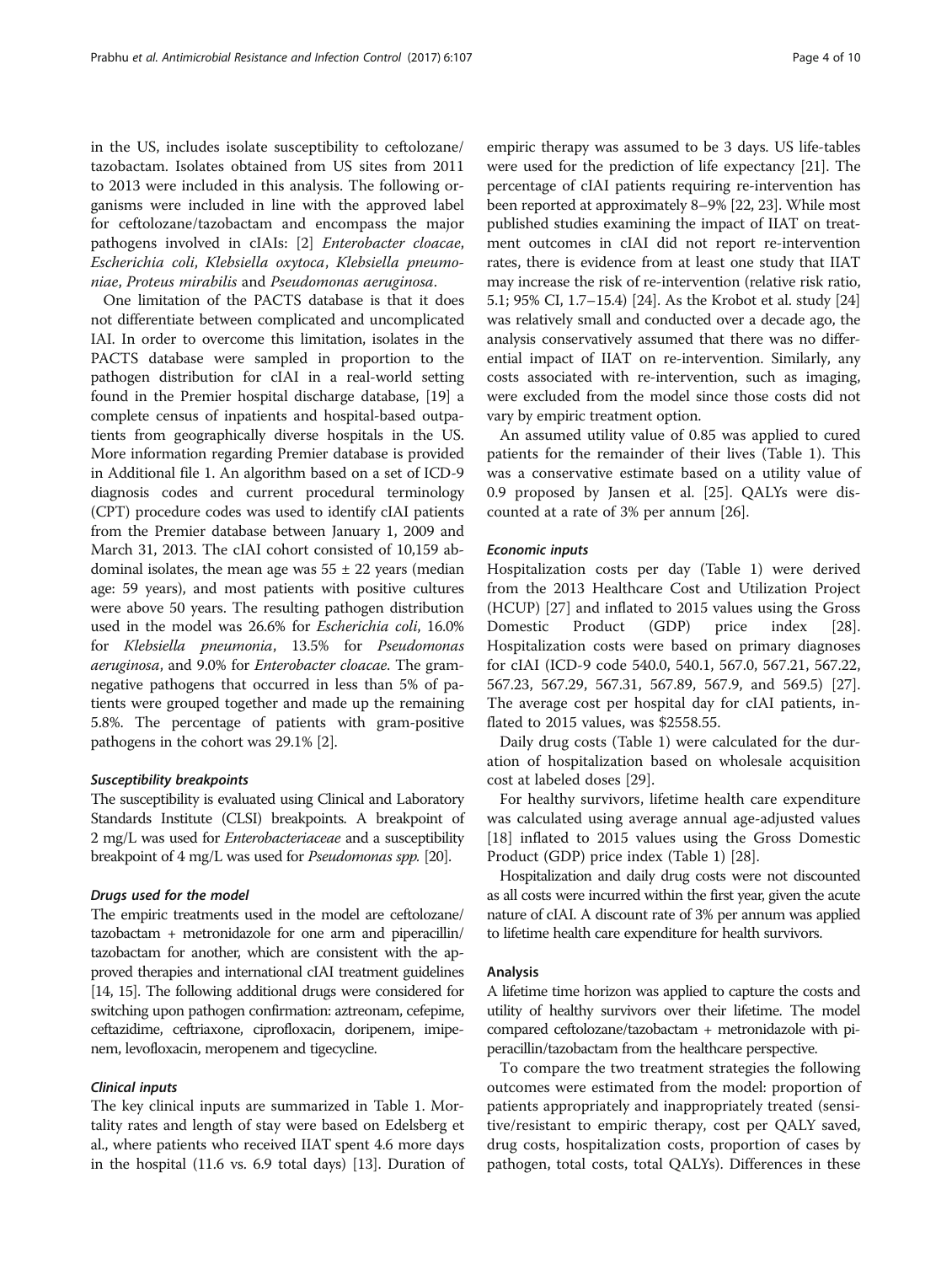<span id="page-4-0"></span>Table 1 Clinical and economic inputs

| Input Parameters                                     | Mean        | Lower bound | Upper bound | Source                                    |
|------------------------------------------------------|-------------|-------------|-------------|-------------------------------------------|
| Mortality rate with appropriate empiric treatment    | 0.013       | 0.012       | 0.014       | Edelsberg et al. [13]                     |
| Mortality rate with inappropriate empiric antibiotic | 0.095       | 0.086       | 0.105       | Edelsberg et al. [13]                     |
| Duration of empiric therapy                          | 3 days      | 3 days      | 3 days      | Assumption                                |
| Total LOS for IAAT (inc. empiric therapy)            | 6.9 days    | 6.8 days    | 7 days      | Edelsberg et al. [13]                     |
| Total LOS for IIAT (inc. empiric therapy)            | $11.5$ days | $11.3$ days | $11.9$ days | Edelsberg et al. [13]                     |
| Health utility for survivors                         | 0.85        | 0.70        | 1.00        | Assumption based<br>on Jansen et al. [25] |
| Discount rate                                        | 3.0%        | 3.0%        | 3.0%        | <b>AMCP</b> [26]                          |
| Hospital cost per day (average)                      | \$2558.55   | \$2046.84   | \$3070.26   | <b>HCUP [27]</b>                          |
| Drug acquisition costs per day                       |             |             |             |                                           |
| Ceftolozane/tazobactam plus metronidazole            | \$253.20    |             |             | Analy\$ource [29]                         |
| Aztreonam                                            | \$84.24     |             |             | Analy\$ource [29]                         |
| Cefepime                                             | \$23.04     |             |             | Analy\$ource [29]                         |
| Ceftazidime                                          | \$36.66     |             |             | Analy\$ource [29]                         |
| Ceftriaxone                                          | \$6.40      |             |             | Analy\$ource [29]                         |
| Ciprofloxacin                                        | \$5.26      |             |             | Analy\$ource [29]                         |
| Doripenem                                            | \$125.22    |             |             | Analy\$ource [29]                         |
| Imipenem                                             | \$73.12     |             |             | Analy\$ource [29]                         |
| Levofloxacin                                         | \$6.24      |             |             | Analy\$ource [29]                         |
| Meropenem                                            | \$81.51     |             |             | Analy\$ource [29]                         |
| Piperacillin/tazobactam                              | \$43.08     |             |             | Analy\$ource [29]                         |
| Tigecycline                                          | \$238.34    |             |             | Analy\$ource [29]                         |
| Salvage <sup>a</sup>                                 | \$164.31    |             |             | Analy\$ource [29]                         |
| Health care expenditure incurred per year            |             |             |             |                                           |
| <25 years                                            | \$477       |             |             | Basu [18]                                 |
| 25 to 34 years                                       | \$790       |             |             | Basu [18]                                 |
| 35 to 44 years                                       | \$947       |             |             | Basu [18]                                 |
| 45 to 54 years                                       | \$1422      |             |             | Basu [18]                                 |
| 55 to 64 years                                       | \$2106      |             |             | Basu [18]                                 |
| 65 to 74 years                                       | \$2758      |             |             | Basu [18]                                 |
| 75 years and above                                   | \$3100      |             |             | Basu [18]                                 |

<sup>a</sup>Salvage therapy consists of meropenem + colistin for cost purposes

LOS Length of stay, IAAT Initial appropriate antibiotic therapy, IIAT Initial inappropriate antibiotic therapy

outcomes of interest were estimated, along with the incremental cost-effectiveness ratio (ICER) based on total cost per QALY gained.

One-way sensitivity analyses (OWSA) and probabilistic sensitivity analysis (PSA) were performed to quantify the uncertainty in the model outcomes based on the uncertainty of the input parameters. The model assessed the sensitivity of the model results to all the input data for which uncertainty has been defined one parameter at a time by means of OWSA. The parameters with the greatest impact were summarized with tornado diagrams.

Ten thousand samples were taken to estimate ranges for the PSA. Input parameter values were sampled from the

defined distributions for efficacy, safety, and costs. Lognormal distributions were used for odds ratios, beta distributions for utilities, and for gamma distributions for resource use and costs.

For each treatment strategy, the probability of costeffectiveness was expressed with cost-effectiveness acceptability curves, calculated as the number of iterations out of the total number of iterations for which the net monetary benefit (NMB) was greatest for a given treatment strategy out of all strategies.

The NMB was calculated as the QALYs multiplied by a willingness to pay (WTP) ratio minus the costs, where the WTP is the amount decision makers were willing to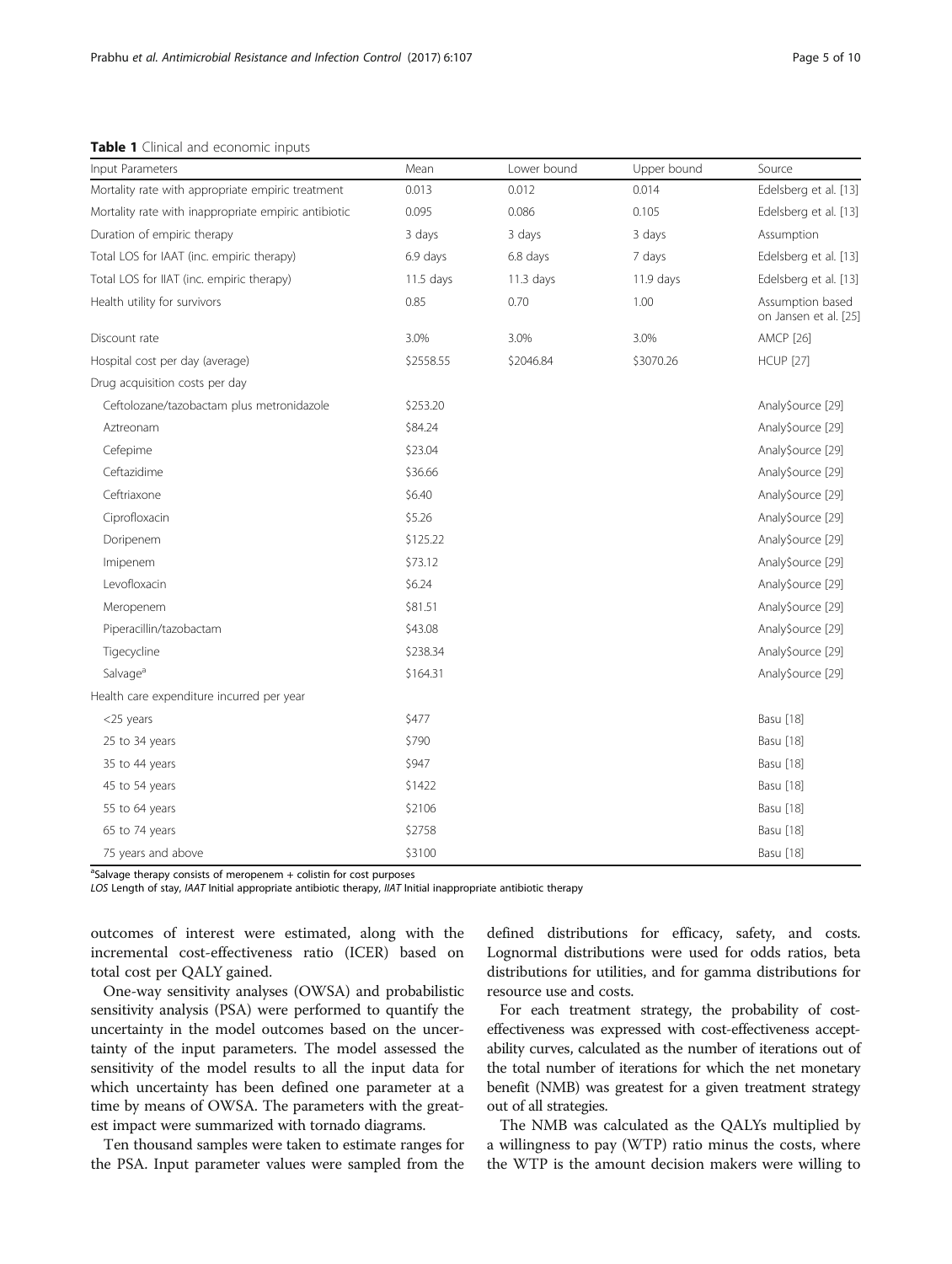pay per additional QALY gained. An amount of US \$100,000 was used as a WTP threshold [[30\]](#page-9-0).

Risk factors associated with infection due to resistant pathogens (vs. susceptible pathogens) have been identified in the literature [\[31, 32\]](#page-9-0). Information regarding a portion of these risk factors for cIAI was available for patients in the PACTS dataset, including (a) nosocomial infection, (b) age  $\geq$  65 years, and (c) ICU stay.

Scenario analyses were performed firstly using all available isolates for high risk patients aged ≥65 years and requiring an ICU stay, and secondly using only nosocomial isolates for high risk patients aged ≥65 years and requiring an ICU stay.

An additional scenario was also performed excluding lifetime health care expenditure for healthy survivors.

# Results

## Base case results

In the cohort of 1000 patients, the average age was 67.1 years ranging from 21 to 100 years.

The key results from the model are summarized in Table 2. Under the base case scenario, ceftolozane/tazobactam + metronidazole arm resulted in lower total costs than the piperacillin/tazobactam arm (\$44,226 per patient vs. \$44,811). The ceftolozane/tazobactam + metronidazole arm also experienced a greater number of QALYs than the piperacillin/tazobactam arm (12.85 per patient vs. 12.70 per patient). This resulted in ceftolozane/tazobactam + metronidazole dominating piperacillin/tazobactam with 0.63 hospitalization days saved per patient.

In patients with a gram-negative infection receiving ceftolozane/tazobactam + metronidazole as empiric therapy, 6.1% were resistant compared with 19.7% in patients receiving piperacillin/tazobactam. Since 29.1% of pathogens were gram-positive, overall, 35.2% were not susceptible to ceftolozane/tazobactam + metronidazole compared with 48.8% for piperacillin/tazobactam. There were 41.8 deaths (4.2%) in the ceftolozane/tazobactam + metronidazole arm compared with 53.0 (5.3%) in the piperacillin/tazobactam arm. Amongst those who died, a larger proportion was resistant to initial therapy in the piperacillin/tazobactam arm than the ceftolozane/ tazobactam + metronidazole arm. Ceftolozane/tazobactam + metronidazole reduced overall mortality by 1.1% versus piperacillin/tazobactam.

When examining the QALY results in more detail, the ceftolozane/tazobactam + metronidazole arm generated 0.15 more QALYs (discounted) per patient. The average number of QALYs (discounted) experienced by patients in the ceftolozane/tazobactam + metronidazole arm were 12.85 and 12.70 for ceftolozane/tazobactam + metronidazole and piperacillin/tazobactam, respectively.

Lifetime health care expenditure was the largest contributor to total costs in both treatment arms followed by hospital costs. The average lifetime health care expenditure per patient in the ceftolozane/tazobactam + metronidazole arm was higher than in the piperacillin/tazobactam arm (\$27,940 vs. \$27,546). The average hospital cost per patient in the ceftolozane/tazobactam + metronidazole arm was lower than in the piperacillin/tazobactam arm (\$15,468 vs. \$17,069, respectively).

Table 2 Results

| Summary of results                                                       | Ceftolozane/<br>tazobactam<br>+ metronidazole | Piperacillin/tazobactam  | Incremental Ceftolozane/tazobactam<br>+ metronidazole - Piperacillin/tazobactam |
|--------------------------------------------------------------------------|-----------------------------------------------|--------------------------|---------------------------------------------------------------------------------|
| Total costs per patient                                                  | \$44,226                                      | \$44,811                 | $-5585$                                                                         |
| Total life years per patient (undiscounted)                              | 21.75                                         | 21.50                    | 0.25                                                                            |
| Total QALYs per patient (undiscounted)                                   | 18.49                                         | 18.27                    | 0.22                                                                            |
| Total QALYs per patient (discounted)                                     | 12.85                                         | 12.70                    | 0.15                                                                            |
| Incremental Cost Effectiveness Ratio<br>(Cost per discounted QALY saved) |                                               | $\overline{\phantom{0}}$ | Dominant                                                                        |
| Hospitalization days saved per-patient                                   |                                               |                          | 0.63                                                                            |
| Distribution of patients based on<br>empiric treatment                   |                                               |                          |                                                                                 |
| Resistant to initial therapy (%)                                         | 35.2                                          | 48.8                     |                                                                                 |
| Susceptible to initial therapy (%)                                       | 64.8                                          | 51.2                     |                                                                                 |
| Costs                                                                    |                                               |                          |                                                                                 |
| Hospital costs per patient                                               | \$15,468                                      | \$17,069                 | $-51601$                                                                        |
| Drug costs per patient                                                   | \$818                                         | \$196                    | \$622                                                                           |
| Lifetime health care expenditure<br>per patient                          | \$27,940                                      | \$27,546                 | \$394                                                                           |

QALY Quality Adjusted Life Year, IAAT Initial appropriate antibiotic therapy, IIAT Initial inappropriate antibiotic therapy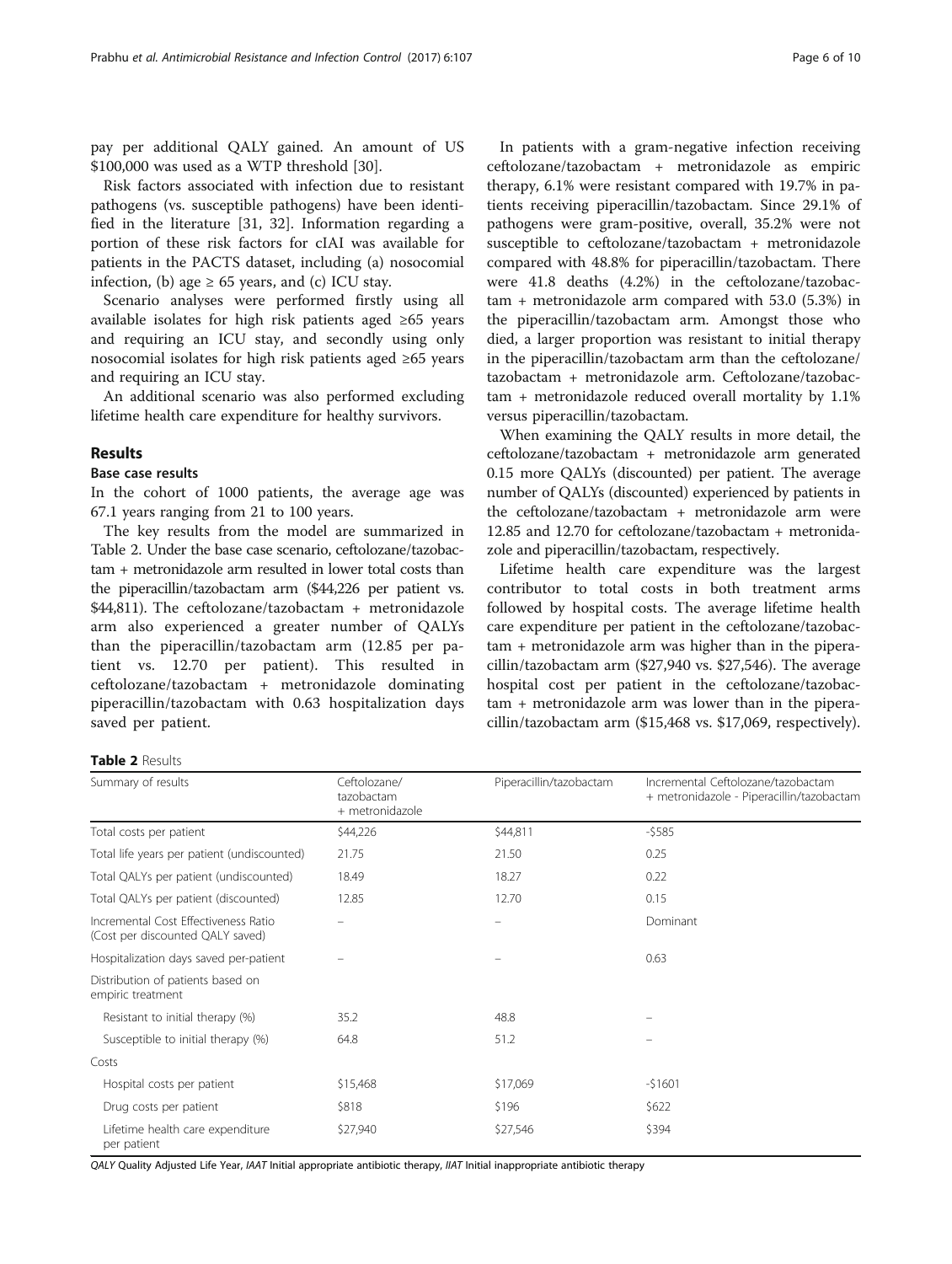Per-patient drug costs in the ceftolozane/tazobactam + metronidazole arm were slightly higher than in the piperacillin/tazobactam arm (\$818 vs. \$196, respectively).

All of the patients in the ceftolozane/tazobactam + metronidazole arm who received IAAT were able to switch to a less expensive therapy after 3 days (following culture results). For 1.0% of patients in the piperacillin/tazobactam arm who received IAAT, empiric therapy with piperacillin/tazobactam was the least expensive treatment option. In patients who received IIAT, an equal number of patients in each arm ( $n = 19, 1.9\%$ ) required salvage therapy with meropenem + colistin.

## One-way sensitivity analysis

The results of the one-way sensitivity analysis are presented in a tornado graph (Fig. 2). Varying the average cost per hospital day resulted in the largest impact on the resultant ICER. The other input parameters which impacted the model results when varied were: resistance to piperacillin/tazobactam, resistance to ceftolozane/tazobactam, mortality rate with IIAT, the utility value applied to survivors, and the mortality rate with IAAT. Varying the additional length of stay associated with IIAT had very little impact on the ICER. In all instances, ceftolozane/tazobactam + metronidazole remained the dominant option versus piperacillin/tazobactam.

## Probabilistic sensitivity analysis

The distribution of ICER estimates from the PSA show that in all instances, ceftolozane/tazobactam + metronidazole is more effective and less costly than piperacillin/ tazobactam.

Subsequently, ceftolozane/tazobactam has a 100% probability of being cost-effective compared with

piperacillin/tazobactam at a willingness-to-pay threshold of \$100,000/QALY gained.

#### Scenario analyses

Seventy-four percent of patients from the US PACTS dataset were aged ≥65 years and 4% of patients required an ICU stay. Thirty-eight percent of patients had isolates from nosocomial sources. Amongst these patients, 37% were aged ≥65 years and 5% of patients required an ICU stay. Patients could be associated with more than one risk factor.

Results of the scenario analyses are presented in Table [3.](#page-7-0) Overall, the cost-effectiveness of ceftolozane/ tazobactam + metronidazole improves versus piperacillin/tazobactam in high risk patients (≥65 years and requiring an ICU stay) and high risk patients with nosocomial infections. Differences in costs and the number of hospitalization days are larger in both of the subgroups explored, with a larger difference in total QALYs (discounted) seen in the high risk patients with nosocomial infections.

In the scenario where lifetime health care expenditure was excluded, the total costs per patient were considerably lower and the incremental cost between ceftolozane/tazobactam + metronidazole and piperacillin/ tazobactam was larger. Ceftolozane/tazobactam + metronidazole remained the dominant choice.

# **Discussion**

The objective of this analysis was to evaluate the use of ceftolozane/tazobactam + metronidazole compared with piperacillin/tazobactam in the empiric treatment of US patients with cIAI at risk of infection due to a resistant gram-negative pathogen. The ability of either ceftolozane/tazobactam + metronidazole or piperacillin/tazobactam to provide appropriate empiric coverage is an important concept in the model and the source of economic differentiation between the two therapies. Ceftolozane/tazobactam + metronidazole provides a greater

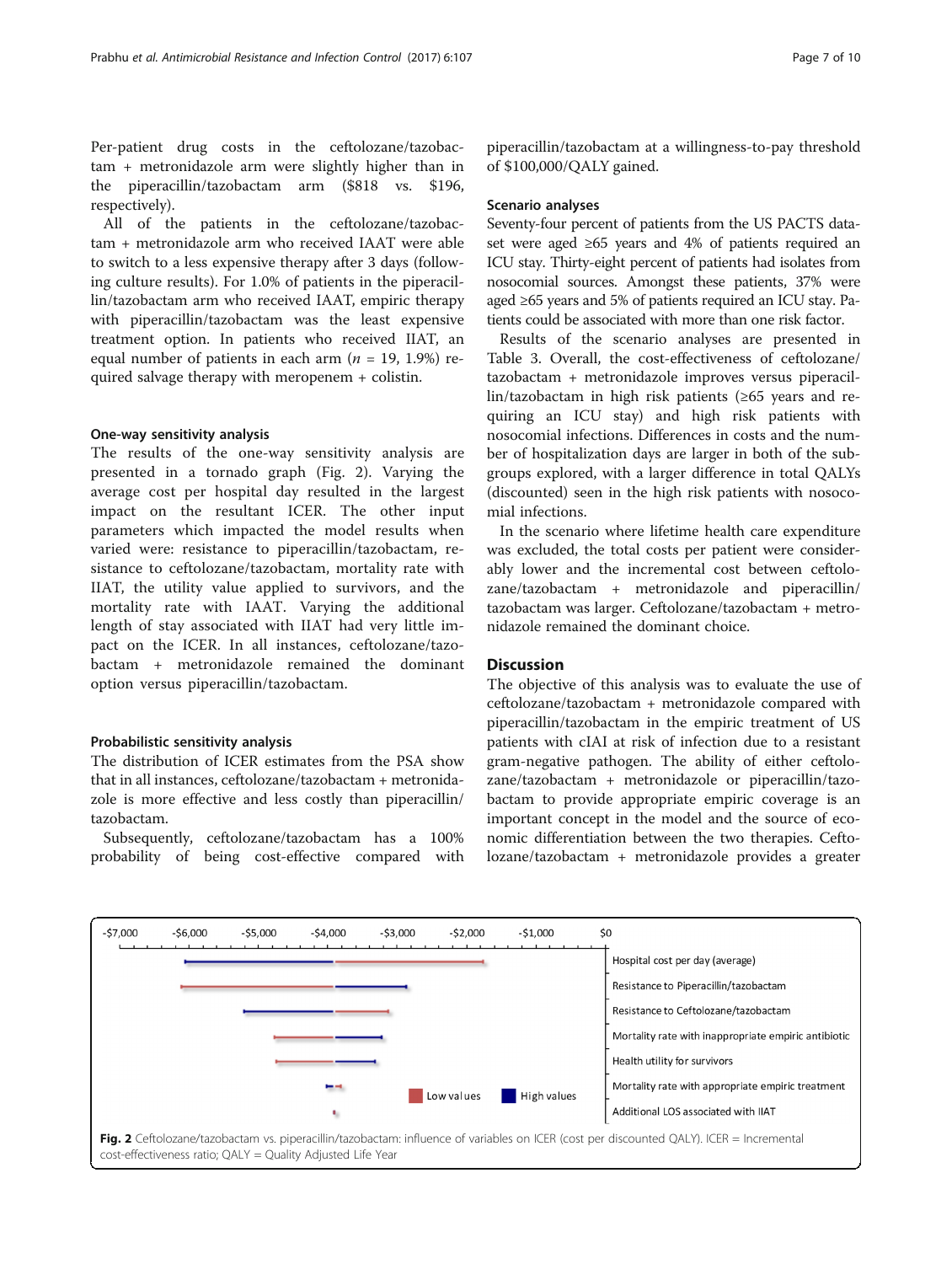## <span id="page-7-0"></span>Table 3 Scenario analyses results

| Results for high risk patients (aged 65 years<br>and requiring an ICU stay) using all available isolates $+$ metronidazole | Ceftolozane/tazobactam                     | Piperacillin/<br>tazobactam | Incremental Ceftolozane/tazobactam<br>+ metronidazole - Piperacillin/tazobactam    |
|----------------------------------------------------------------------------------------------------------------------------|--------------------------------------------|-----------------------------|------------------------------------------------------------------------------------|
| Total costs per patient                                                                                                    | \$41,838                                   | \$42,501                    | $-5662$                                                                            |
| Total QALYs (discounted) per patient                                                                                       | 11.38                                      | 11.24                       | 0.14                                                                               |
| Incremental Cost Effectiveness Ratio<br>(Cost per discounted QALY saved)                                                   |                                            |                             | Dominant                                                                           |
| Results for high risk patients (aged 65 years and<br>requiring an ICU stay) using nosocomial isolates                      | Ceftolozane/<br>tazobactam + metronidazole | Piperacillin/<br>tazobactam | Incremental<br>Ceftolozane/tazobactam + metronidazole -<br>Piperacillin/tazobactam |
| Total costs per patient                                                                                                    | \$42,979                                   | \$44,403                    | $-51424$                                                                           |
| Total QALYs (discounted) per patient                                                                                       | 11.75                                      | 11.53                       | 0.22                                                                               |
| Incremental Cost Effectiveness Ratio<br>(Cost per discounted QALY saved)                                                   |                                            |                             | Dominant                                                                           |
| Results when lifetime health care expenditure<br>for health survivors is excluded                                          | Ceftolozane/<br>tazobactam + metronidazole | Piperacillin/<br>tazobactam | Incremental<br>Ceftolozane/tazobactam + metronidazole -<br>Piperacillin/tazobactam |
| Total costs per patient                                                                                                    | \$16,286                                   | \$17,265                    | $-5978$                                                                            |
| Total QALYs (discounted) per patient                                                                                       | 12.85                                      | 12.70                       | 0.15                                                                               |
| Incremental Cost Effectiveness Ratio<br>(Cost per discounted QALY saved)                                                   |                                            |                             | Dominant                                                                           |
|                                                                                                                            |                                            |                             |                                                                                    |

QALY Quality Adjusted Life Year

degree of appropriate empiric coverage than piperacillin/ tazobactam, as demonstrated by the PACTS data.

We have presented a novel approach utilizing surveillance data to evaluate the cost-effectiveness of two empiric therapy options. A similar approach to ours was used in the study by Sader et al., where they used the SENTRY Antimicrobial Surveillance Program, a large multinational data source on pathogen prevalence and antimicrobial susceptibility, to estimate the effectiveness of tigecycline in complicated skin and skin structure infections [[33\]](#page-9-0). Although this study only considered effectiveness and not costs.

The findings of our analysis suggest that the use of ceftolozane/tazobactam + metronidazole as initial (empiric) treatment may result in substantial cost-savings compared to piperacillin/tazobactam. Additionally, use of ceftolozane/tazobactam + metronidazole may save an average of 0.63 hospital days per patient.

IIAT is a key driver to the model and contributes to the differentiation between ceftolozane/tazobactam + metronidazole and piperacillin/tazobactam. The impact of IIAT is further emphasized in our two high risk scenarios. In both scenarios, susceptibility rates to ceftolozane/tazobactam + metronidazole remain largely unchanged, however, susceptibility rates to piperacillin/tazobactam are lower compared to the base case.

Cost savings are a function of several model parameters including duration of empiric therapy, susceptibility among comparators, and the increase in length of stay due to IIAT. Furthermore, differences in costs derive solely from differences in antimicrobial activity between ceftolozane/ tazobactam + metronidazole and piperacillin/tazobactam.

The inclusion of lifetime health care expenditures in our base case analysis reduced the incremental costs by approximately 50%. For our analysis, ceftolozane/tazobactam + metronidazole remained the dominant option, however, inclusion of lifetime healthcare expenditure may have a potential impact on comparisons which are borderline cost-effective or cost-saving.

We have shown how data from national surveillance data set can be used to guide the choice of cost-effective empirical therapy. Clinical trials are often conducted in a variety of different geographic locations/settings and the patients enrolled may not necessarily reflect the specific populations who will receive these treatments in real life. In practice, patient outcomes can be improved through improvements in the collection of local surveillance data and the use of local antibiograms in decision making and guideline development.

# Limitations

An important limitation is that the model does not account for further treatment changes after any initial de-escalation/escalation, with patients assumed to be fully cured or dead at the end of hospitalization.

Additionally, recurrence and/or re-admission were not incorporated in this model. For readmission rates, we assumed that these were the same for patients with IAAT and IIAT, and subsequently did not have any economic impact. If patients with IIAT have a higher rate of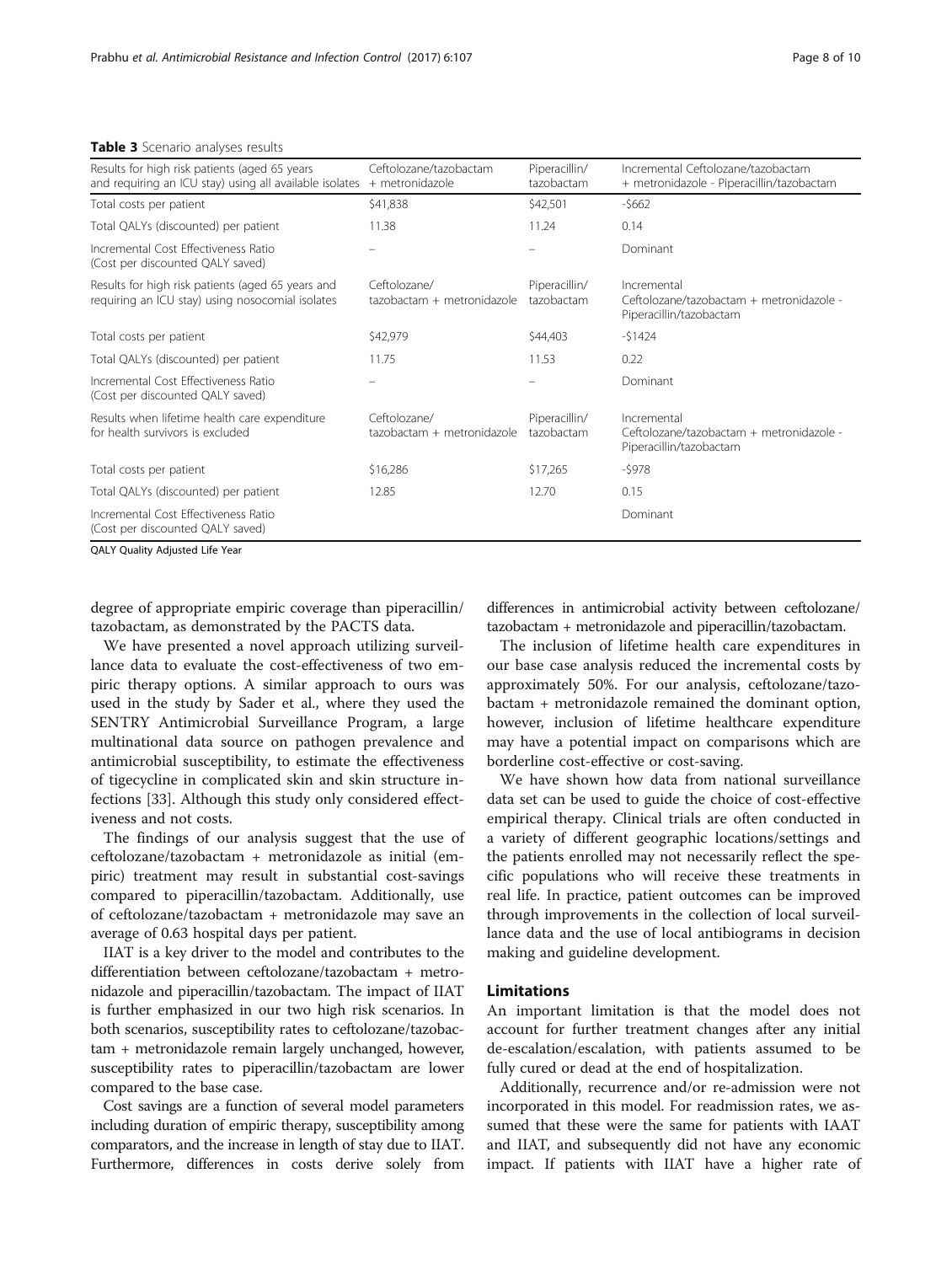<span id="page-8-0"></span>readmission, the subsequent analysis would further improve results favoring the ceftolozane/tazobactam arm.

The model assumes that the duration of therapy, whilst shorter for IAAT compared with IIAT, is not directly impacted by the different drugs used following culture results. In practice, some treatments may shorten/ prolong hospital length of stay.

The PACTS dataset was not designed to focus on resistant or complicated IAI. Therefore it did not contain enough information to specifically target complicated IAI (vs. uncomplicated IAI) patients and may under-represent pathogen resistance in the target population of cIAI. We attempted to overcome this limitation by sampling isolates in the PACTS database in proportion to the pathogen distribution for cIAI in a real-world setting found in the Premier hospital discharge database. PACTS is the only source of patient level, real-world data reflecting IAI patients at risk of resistant infection in the US that includes isolate susceptibility to ceftolozane/tazobactam. Our sample had 294 isolates from patients with IAIs. To conduct an analysis representative of local settings, more data at a local level may be needed. Also, within the PACTS database, only one isolate per patient infection was included in the surveillance whereas in clinical practice you are likely to encounter more than one isolate per patient.

Additional limitations are the exclusion from the model of bacterial resistance over time and costs of antibiotic preparation and administration, monitoring, and adverse events. These costs were assumed to be similar across treatments and/or minor. Similarly, dose adjustments were not considered.

The model only considers gram-negative aerobes, when in practice, gram-positive aerobes and anaerobes (both grampositive and gram-negative) are frequently implicated. The proportion of patients with gram-positive infections in our cohort was based on the distribution of gram-positive bacteria identified from intraoperative samples reported by Sartelli et al. [2]. This figure may not be entirely accurate due to the fact that patients can harbor more than one type of bacteria, affecting that actual distribution of gram-positive bacteria amongst patients.

# Conclusion

Economic models utilizing surveillance data can help to identify the appropriate choice of empiric therapy for the treatment of cIAI. The results of this cost-effectiveness model indicate that cost-savings and improvements in QALYs may be achieved by the empiric use of ceftolozane/tazobactam + metronidazole instead of piperacillin/tazobactam in US cIAI patients at risk of resistant infection.

# Additional file

[Additional file 1:](dx.doi.org/10.1186/s13756-017-0264-2) Susceptibility inputs - Program to Assess Ceftolozane/ Tazobactam Susceptibility (PACTS) dataset. (DOCX 25 kb)

#### Abbreviations

cIAI: complicated intra-abdominal infection; CLSI: Clinical and Laboratory Standards Institute; CPT: Current procedural terminology; GDP: Gross Domestic Product; HCUP: Healthcare Cost and Utilization Project; IAAT: Initial appropriate antibiotic therapy; ICD-9: International Classification of Diseases, Ninth Edition; ICER: Incremental cost-effectivness ratio; ICU: Intensive care unit; IDSA: Infectious Diseases Society of America; IIAT: Initial inappropriate antibiotic therapy; LOS: Length of stay; NMB: Net monetary benefit; PACTS: Program to Assess Ceftolozane/Tazobactam Susceptibility; QALYs: Quality-adjusted life years; US: United States; WTP: Willingness to pay

#### Acknowledgements

Dimitris Kabranis was involved in the development of the original model.

#### Availability of data and materials

The datasets used and/or analysed during the current study available from the corresponding author on reasonable request.

#### Authors' contributions

VP, JS, GM, RB, TK, BM, SS and AB were involved in the conception and design. VP, GM, JF, RB, TK, BM and SS were involved in data collection. VP, JS, GM, JF, TK, BM, SS and AB were involved in data interpretation. VP, JF and TK were involved in writing the manuscript. All authors read and approved the final manuscript.

#### Funding

Financial support for this study was provided by Merck & Co., Inc. The funding agreement ensured the authors' independence in designing the study, interpreting the data, writing, and publishing the report.

#### Ethics approval and consent to participate

Not applicable.

Consent for publication

Not applicable.

#### Competing interests

VP and SS report other conflicts of interest from Merck & Co., Inc., during the conduct of the study. JS reports personal fees from Merck & Co., Inc., outside the submitted work. GM has nothing to disclose. JF reports personal fees from Merck & Co., Inc., during the conduct of the study. RB reports that she is an employee of Merck & Co., Inc., and holds stocks in Merck & Co. Inc., outside the submitted work. TK and BM were full-time employees of Merck at the time of the study. AB reports personal fees from Merck & Co. Inc., outside the submitted work.

#### Publisher's Note

Springer Nature remains neutral with regard to jurisdictional claims in published maps and institutional affiliations.

#### Author details

<sup>1</sup>Merck & Co., Inc., Kenilworth, NJ, USA. <sup>2</sup>University of Cincinnati College of Medicine, Cincinnati, OH, USA. <sup>3</sup>Mapi Group, Houten, The Netherlands<br><sup>4</sup>Baxalta US lac. Boston, MA, USA. <sup>5</sup>Shiro Lovington, MA, USA. <sup>4</sup>Baxalta US Inc., Boston, MA, USA. <sup>5</sup>Shire, Lexington, MA, USA.  $^{6}$ Bharmacoutical Quitomer Becoarch and Bolicy Brogram. Uni <sup>6</sup>Pharmaceutical Outcomes Research and Policy Program, University of Washington, Seattle, WA, USA.<sup>7</sup> Center for Observational and Real World Evidence (CORE), Merck & Co., Inc., 2000 Galloping Hill Road, Kenilworth, NJ 07033, USA.

#### Received: 3 January 2017 Accepted: 3 October 2017 Published online: 27 October 2017

#### References

- 1. Menichetti F, Sganga G. Definition and classification of intra-abdominal infections. J Chemother (Florence, Italy). 2009;21(Suppl 1):3–4.
- 2. Sartelli M, Catena F, Ansaloni L, Coccolini F, Corbella D, Moore EE, Malangoni M, Velmahos G, Coimbra R, Koike K, et al. Complicated intraabdominal infections worldwide: the definitive data of the CIAOW study. World J Emerg Surg : WJES. 2014;9:37.
- 3. Solomkin JS, Mazuski JE, Bradley JS, Rodvold KA, Goldstein EJ, Baron EJ, O'Neill PJ, Chow AW, Dellinger EP, Eachempati SR, et al. Diagnosis and management of complicated intra-abdominal infection in adults and